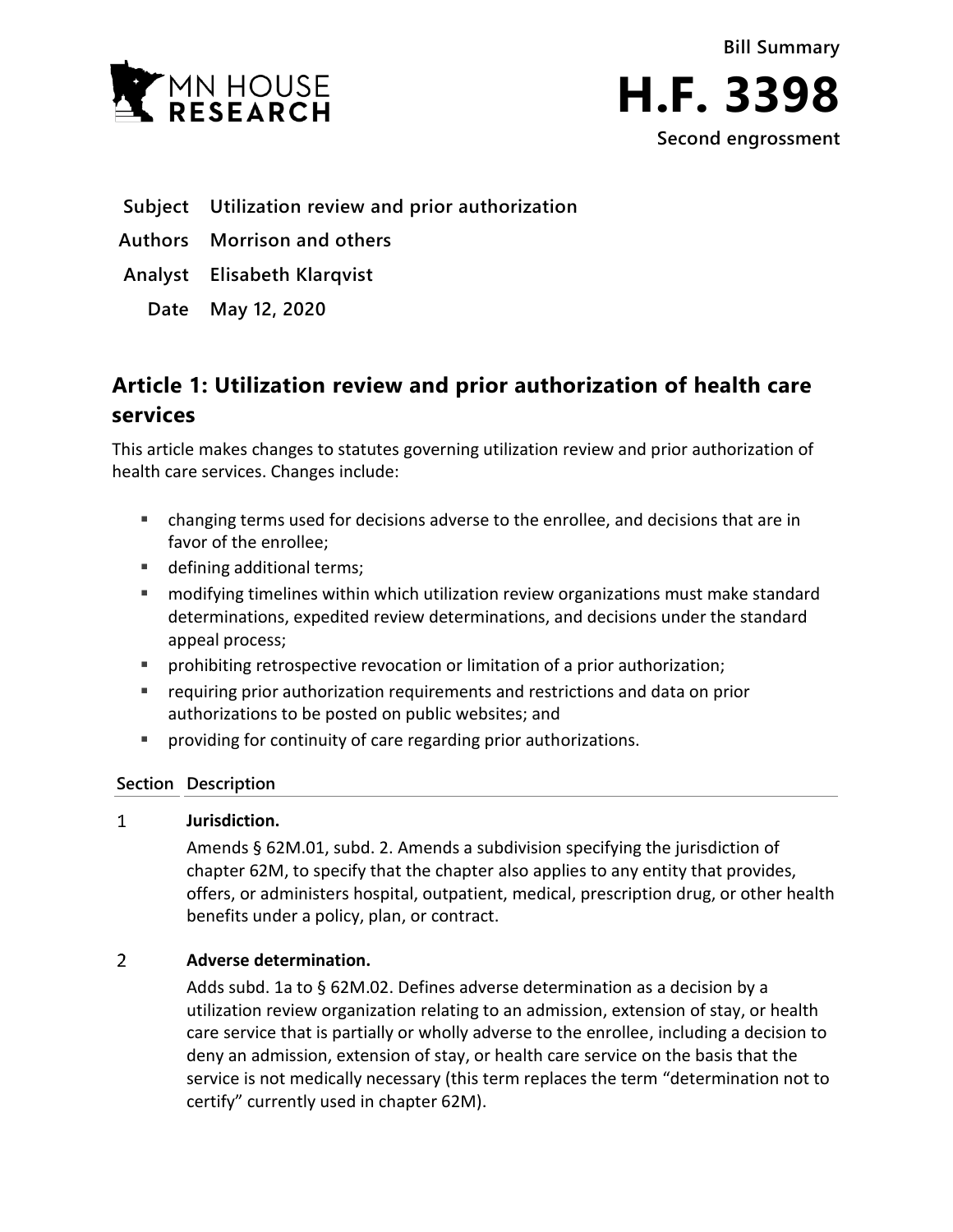#### $\overline{3}$ **Authorization.**

Amends § 62M.02, subd. 5. Changes a term used in this chapter, from certification to authorization, to refer to a determination by a utilization review organization that an admission, extension of stay, or other health care service satisfies the utilization review requirements of the applicable health plan and the health plan company will pay for the covered benefit.

#### $\overline{4}$ **Clinical criteria.**

Amends § 62M.02, subd. 8. Modifies the definition of clinical criteria to specify it includes clinical protocols or any other criteria or rationale used to determine whether a health care service is authorized, and changes another term used.

#### 5 **Emergency services.**

Adds subd. 10a to § 62M.02. Defines emergency services for this chapter by reference to a definition in section 62Q.55, subdivision 3.

#### 6 **Medically necessary.**

Adds subd. 13a to § 62M.02. Defines medically necessary for this chapter by reference to a definition in section 62Q.53.

#### $\overline{7}$ **Utilization review.**

Amends § 62M.02, subd. 20. Amends the definition of utilization review to clarify that it includes prior authorization.

#### 8 **Utilization review organization.**

Amends § 62M.02, subd. 21. Amends the definition of utilization review organization to specify it includes any other entity that provides, offers, or administers hospital, outpatient, medical, prescription drug, or other health benefits under a policy, plan, or contract. Also updates terms used.

#### 9 **Standard review determination.**

Amends § 62M.05, subd. 3a. Requires a utilization review organization to communicate to the provider and the enrollee a standard review determination on all requests for utilization review within five business days after receiving the request, instead of ten business days as in current law. Also requires the written notification sent to the enrollee of the utilization review organization's determination to include all reasons relied on for the determination, rather than the principal reason relied on as in current law. Modifies terms used.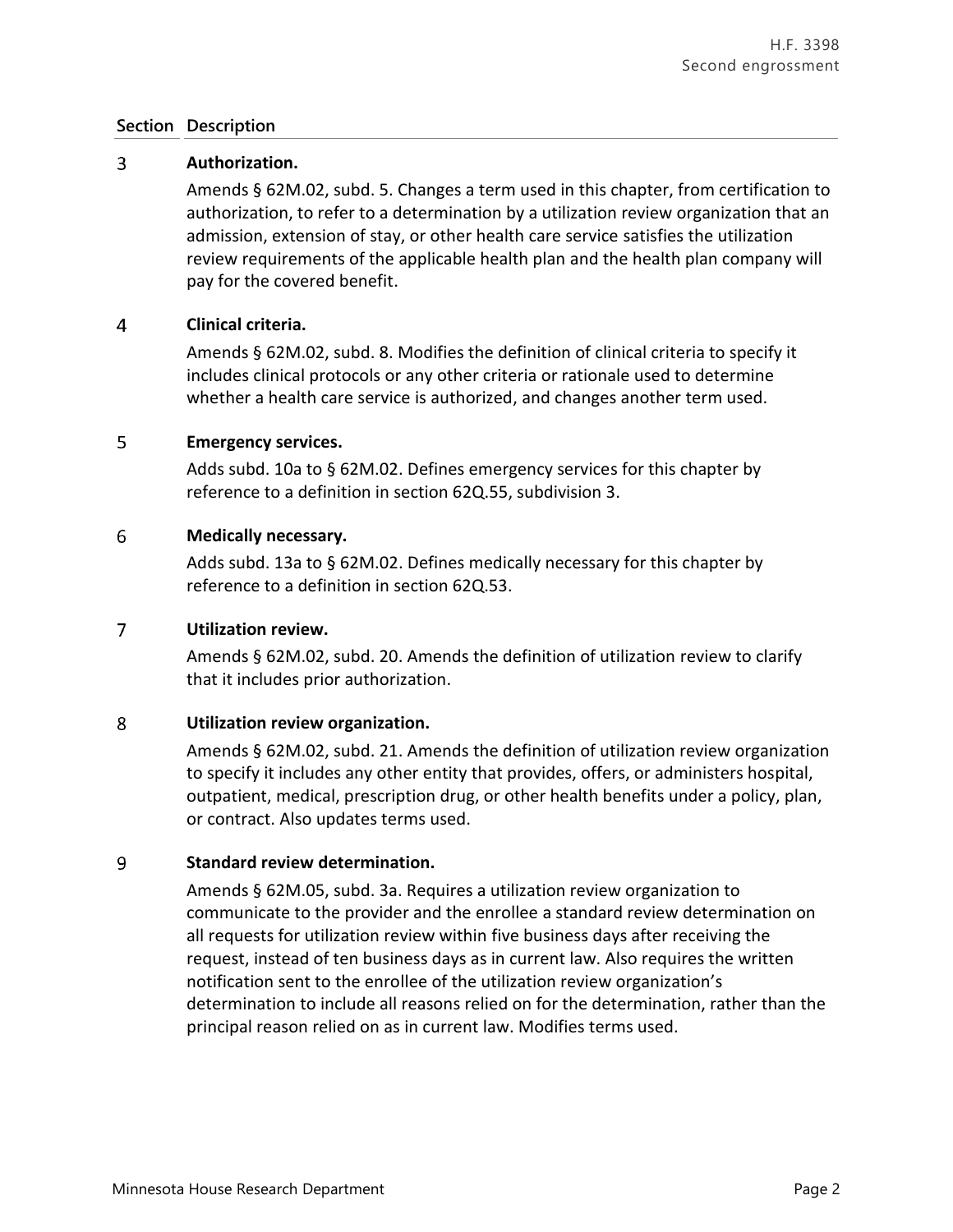#### 10 **Expedited review determination.**

Amends § 62M.05, subd. 3b. Requires a utilization review organization to provide to the hospital, attending health care professional, and enrollee, a determination on a request for expedited determination within 48 hours after the initial request, rather than 72 hours as in current law. Requires this 48-hour period to include at least one business day. Modifies terms used.

#### 11 **Failure to provide necessary information.**

Amends § 62M.05, subd. 4. Clarifies that a utilization review organization must have written procedures for the failure of a provider or enrollee to provide information necessary to make a determination on the request.

#### 12 **Standard appeal.**

Amends § 62M.06, subd. 3. For a standard appeal, requires a utilization review organization to notify the enrollee, attending health care professional, and claims administrator of its determination on an appeal within 15 days after receipt of the notice of appeal, rather than 30 days as in current law. If a utilization review organization cannot make a determination with 15 days, allows it to take up to four additional days, rather than 14 additional days as in current law. Modifies terms used.

#### 13 **Prior authorization of services.**

Amends § 62M.07. A new subdivision 3 prohibits a utilization review organization, health plan company, or claims administrator from revoking, limiting, conditioning, or restricting a prior authorization that has been authorized unless the prior authorization was authorized based on fraud or misinformation, or a previously approved prior authorization conflicts with state or federal law. Specifies that application of cost-sharing does not constitute a limit, condition, or restriction. In subdivisions 1, 2, and 4, clarifies language and modifies terms used.

#### 14 **Physician reviewer; adverse determinations.**

Amends § 62M.09, subd. 3. Specifies that a physician must make the adverse determination in all cases where the utilization review organization has concluded an adverse determination for clinical reasons is appropriate. Requires this physician to hold a current, unrestricted Minnesota license to practice medicine and to have the same or similar medical specialty as the provider that typically manages the condition. Provides that a review of an adverse determination involving a prescription drug must be conducted by a licensed pharmacist or physician who is competent to evaluate the specific clinical issues presented in the review.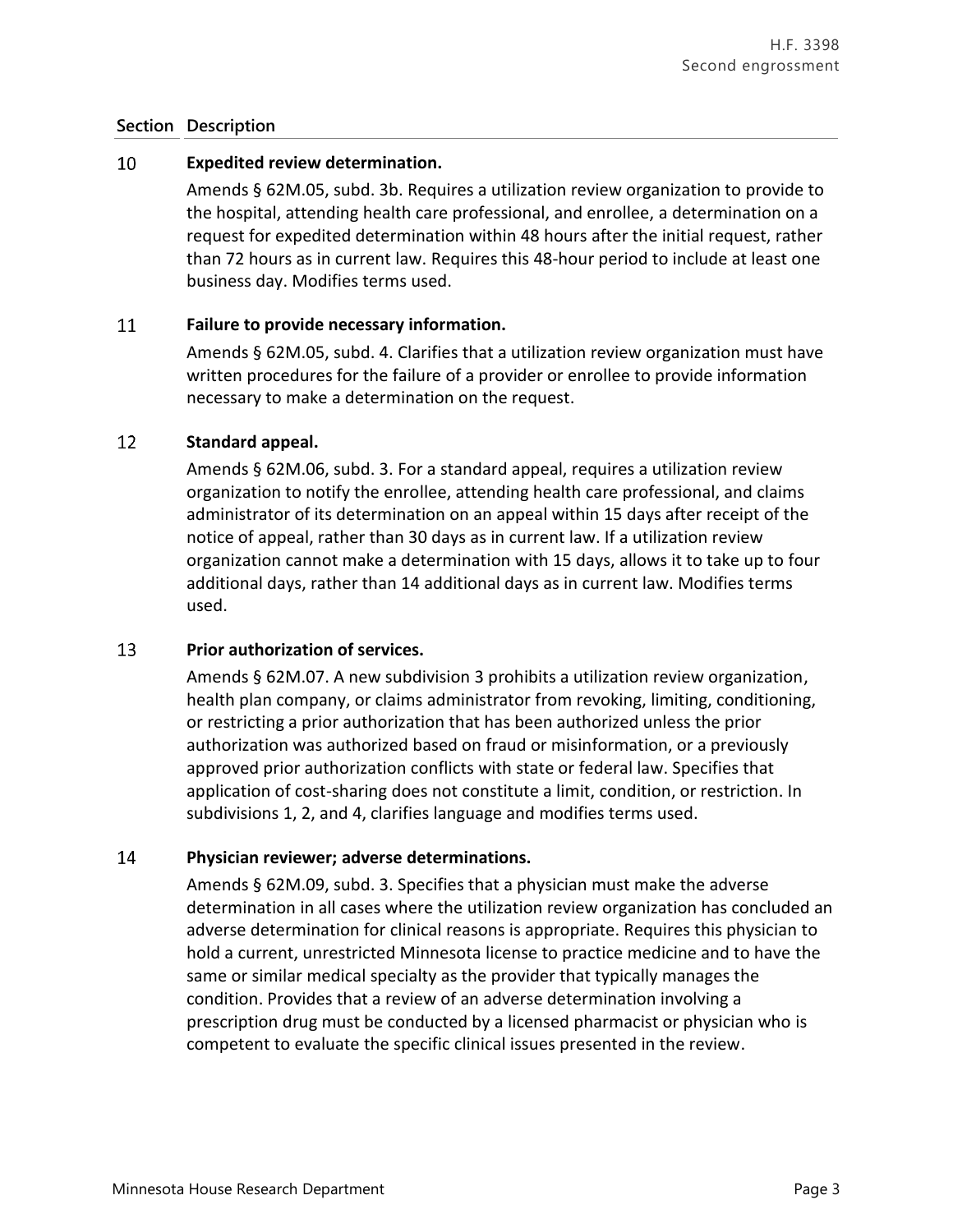#### 15 **Availability of criteria.**

Amends § 62M.10, subd. 7. For prior authorizations, requires a utilization review organization to submit its requirements and restrictions to all health plan companies for which it performs utilization review, and requires health plan companies to post these requirements and restrictions on its public website. (For utilization review determinations other than prior authorization, a utilization review organization must provide its criteria used to determine medical necessity, appropriateness, and efficacy to an enrollee, provider, and the commissioner of commerce upon request.)

### 16 **Notice; new prior authorization requirements or restrictions; change to existing requirement or restriction.**

Adds subd. 8 to § 62M.10. Before a utilization review organization may implement a new requirement or restriction or amend an existing requirement or restriction, requires the organization to submit it to all health plan companies for which the organization performs utilization review, and requires the health plan company to post the new or amended requirement or restriction on its web site. At least 45 days before a utilization review organization implements a new requirement or restriction or amends an existing requirement or restriction, requires the organization to provide written or electronic notice to all Minnesota-based, in-network attending health care professionals who are subject to the prior authorization requirements and restrictions. Provides that this subdivision does not apply to managed care plans or county-based purchasing plans providing coverage for medical assistance or MinnesotaCare enrollees.

#### 17 **Continuity of care; prior authorizations.**

Adds § 62M.17.

**Subd. 1. Compliance with prior authorization approved by previous utilization review organization; change in health plan company.** If an enrollee obtains health coverage from a new health plan company that uses an different utilization review organization from the enrollee's previous health benefit plan, requires the enrollee's new health plan company to comply with prior authorizations issued for the enrollee's previous health benefit plan for at least the first 60 days the enrollee is covered under the new health benefit plan. To obtain this coverage, requires the enrollee or enrollee's attending health care professional to submit documentation to the enrollee's new health plan company.

**Subd. 2. Effect of change in prior authorization criteria.** Paragraph (a) provides if a utilization review organization, health plan company, or claims administrator changes coverage terms for a health care service or clinical criteria used to conduct prior authorizations, prohibits the change in coverage terms or change in clinical criteria from applying until the next plan year, for any enrollee who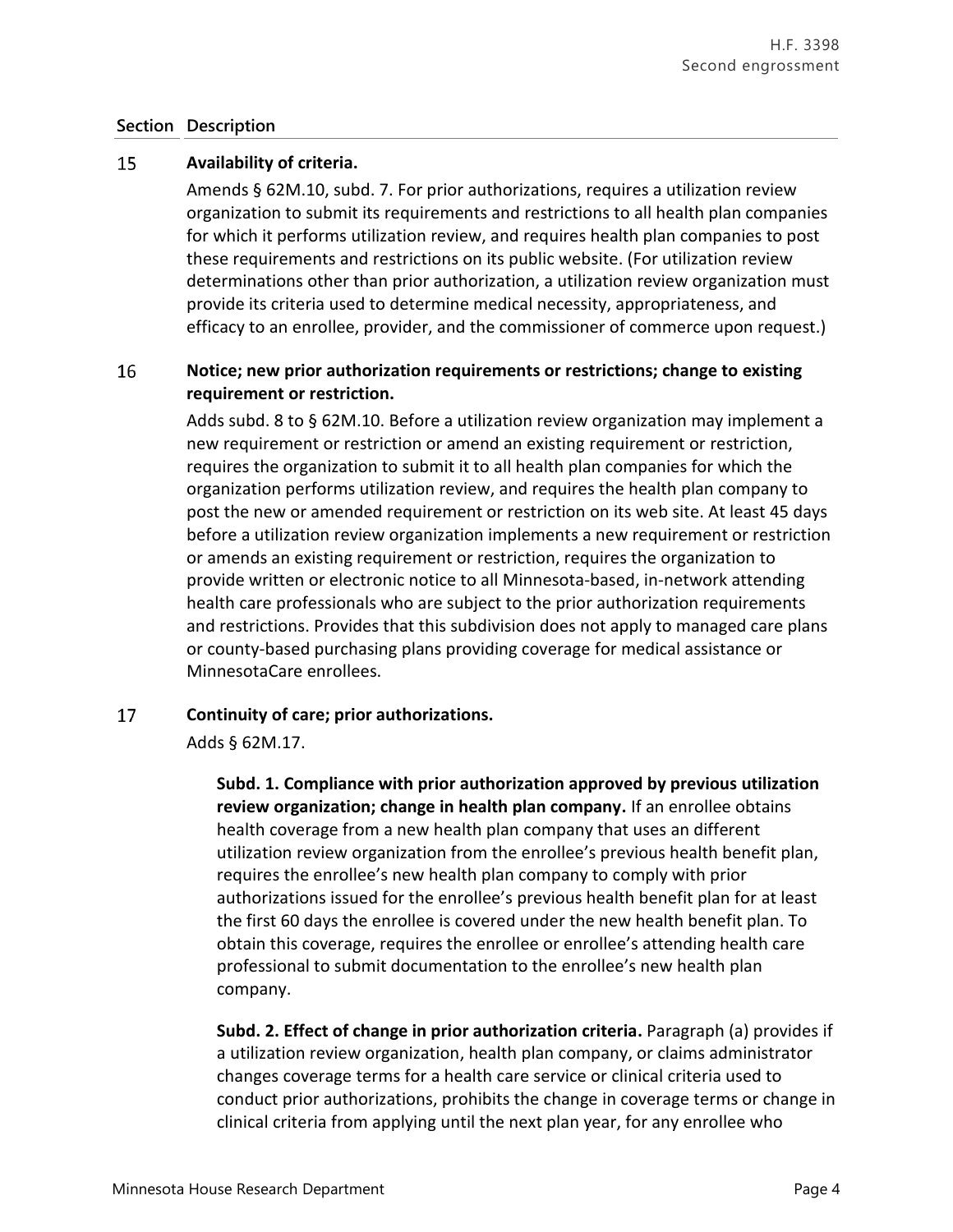received prior authorization for a service using the coverage terms or clinical criteria in effect before the effective date of the change.

Paragraphs (b), (c), and (d) establish exceptions to paragraph (a), and allow a change in coverage terms to apply during the plan year if (1) coverage terms for a drug or device were changed because the drug or device was deemed unsafe, was withdrawn from the market, or was the subject of warning or recommended changes in use; (2) a utilization review organization, health plan company, or claims administrator changes coverage terms for a service or clinical criteria when an independent source of research, guidelines, or standards has recommended changes for reasons related to patient harm; or (3) a utilization review organization, health plan company, or claims administrator removes a brand name drug from its formulary or changes coverage of a drug so that an enrollee's costs are increased, as long as the organization meets the other conditions in that paragraph.

**Subd. 3. Limitations.** Provides that this section does not apply to medical assistance or MinnesotaCare.

#### 18 **Annual posting on website; prior authorizations.**

Adds § 62M.18. By April 1 of each year beginning in 2022, requires a health plan company to post on its public website the following information for the immediately preceding calendar year, for each commercial product:

- the number of prior authorization requests for which an authorization was issued;
- the number of prior authorization requests for which an adverse determination was issued, sorted by health care service, by whether the determination was appealed, and by whether the determination was upheld or reversed on appeal;
- the number of prior authorization requests that were submitted electronically; and
- the reasons for prior authorization denial.

Requires information posted under this section to be written in easily understandable language.